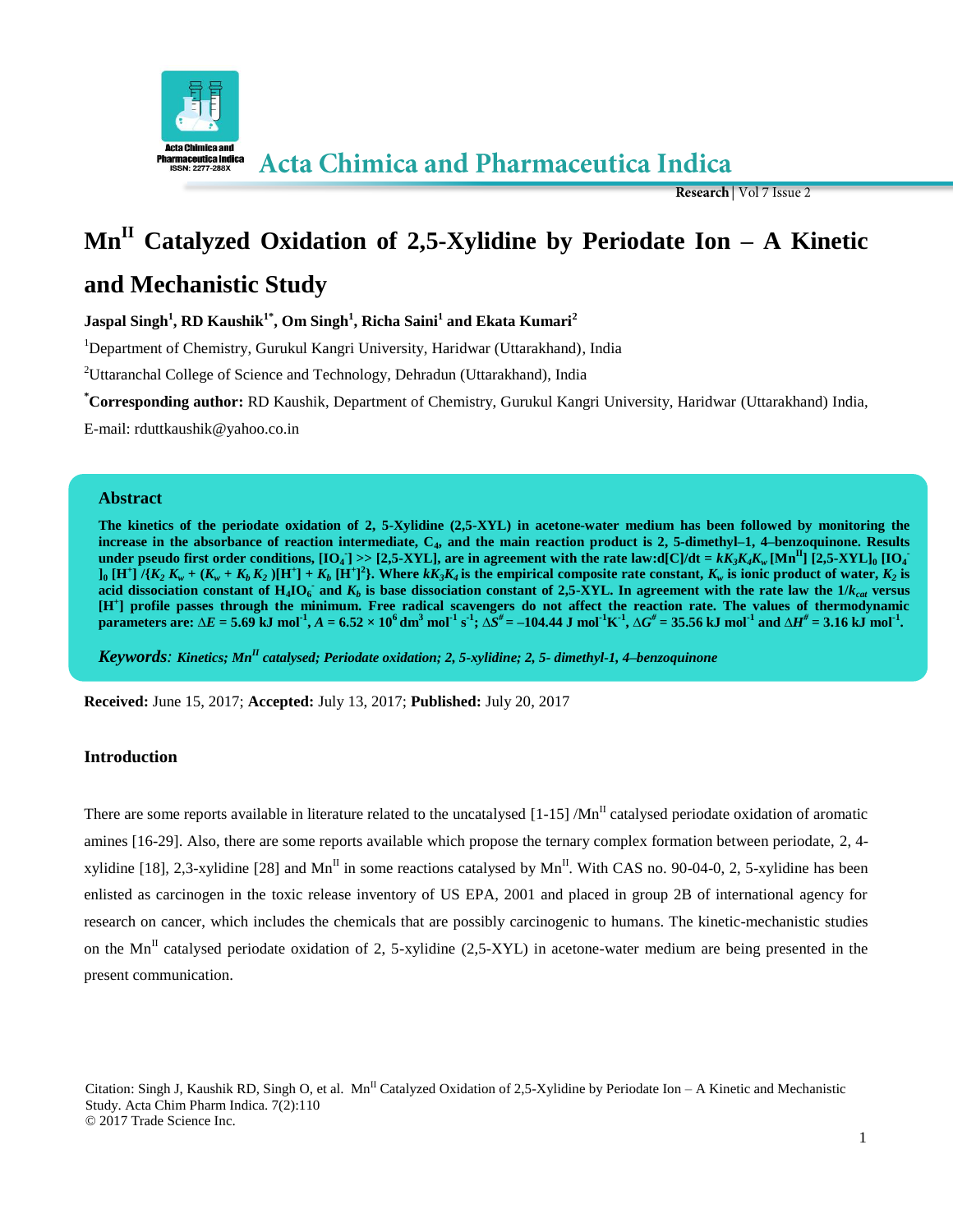#### **Experimental**

#### **Reagents and chemicals**

Sodium metaperiodate (CDH), 2, 5-xylidine (E. Merck), acetone (E. Merck), manganese sulphate monohydrate (CDH) and all other chemicals of E. Merck or CDH Analar grade were used after redistillation/ recrystallization. Triply distilled water was used for preparation of the solutions. Thiel, Schultz and Koch buffer [29,30] was used for maintaining the pH.

#### **Kinetic procedure**

The reaction was studied in a spectrophotometric cell and initiated by adding temperature equilibrated NaIO $_4$  solution of known concentration to the reaction mixture containing the  $2.5-XYL$ ,  $Mn<sup>H</sup>$  and buffer and maintained at the desired temperature ( $\pm$  0.1<sup>°</sup>C). The progress of the reaction was followed by recording the absorbance on Schimadzu double beam spectrophotometer (UV - 1800), at 535 nm, i.e., the  $\lambda_{\text{max}}$  of the reaction intermediate / product absorbs.  $\lambda_{\text{max}}$  was not found to change with change in time under experimental conditions. Desired temperature was maintained with the help of a high precision thermostatic control.

#### **Product analysis**

Reaction mixture containing 0.015 M NaIO<sub>4</sub> + 0.001 M 2,5D + 7.28  $\times$  10<sup>-6</sup> M Mn (II) +10.0 % (v/v) acetone, was prepared, shaken and set aside. It development of light pink colour changing into wine red and then brown followed by precipitation in about 24 hours. The reaction mixture was filtered after it and the filtrate was extracted with petroleum ether  $(40 - 60^{\circ}C)$ . The extract was evaporated at room temperature to get a solid residue that was dissolved in petroleum ether. The extracted portion was subjected to TLC with following parameters fixed by hit and trial: Plate thickness=0.5 mm, Adsorbant=Silica gel 'G', Eluent=Benzene, elution= 30 minutes. Three separated components, reddish, brown and yellow in colour. The red and brown components could not be collected in sufficient amount due to small yield. The yellow component was recrystallized in ethanol, obtained as yellow needles and characterized as 2,5-dimethyl-1,4-benzoquinone. The melting point of separated compound was found to be  $126^{\circ}C$  (Lit.  $125^{\circ}C$  for 2,5-dimethyl-1,4-benzoquinone [31]). This compound responded positive for a quinone [32]. The  $\lambda_{\text{max}}$  obtained for this compound in CCl<sub>4</sub> solvent were 250, 262, 310, 428, and 450 nm (literature values: 252, 259, 309, 425, and 445 nm for 2,5-dimethyl-1,4-benzoquinone [33]). The IR spectrum of compound (in KBr) showed the bands at 1635 cm<sup>-1</sup> (s) (indicating the presence of C=O on 1,4-benzoquinone pattern with the possibility that the position of this band got lowered due to +I effect of methyl group [34-35]), 3222 cm<sup>-1</sup>(s) (may be due to overtones of C=O stretch as the frequency is about twice that of C=O stretch). Further, the bands at 1393 cm<sup>-1</sup> (s), 1492 cm<sup>-1</sup> (s) may be due to C= $C$  ring stretch. The bands at 1108 cm<sup>-1</sup>(m) to 1166 cm<sup>-1</sup>(m) may be due to the in plane C-H bending. The band at 831  $cm^{-1}$  (m) (due to out of plane bending in case of two adjacent H-atoms) and 506 cm<sup>-1</sup> (m) (may be due to out of plane C=C bending mode)[34]. The observed values are in good agreement with those reported/ expected for 2,5-dimethyl-1,4 benzoquinone. Therefore, on the basis of these studies, this compound may be 2,5-dimethyl-1,4 -benzoquinone with the structure given below: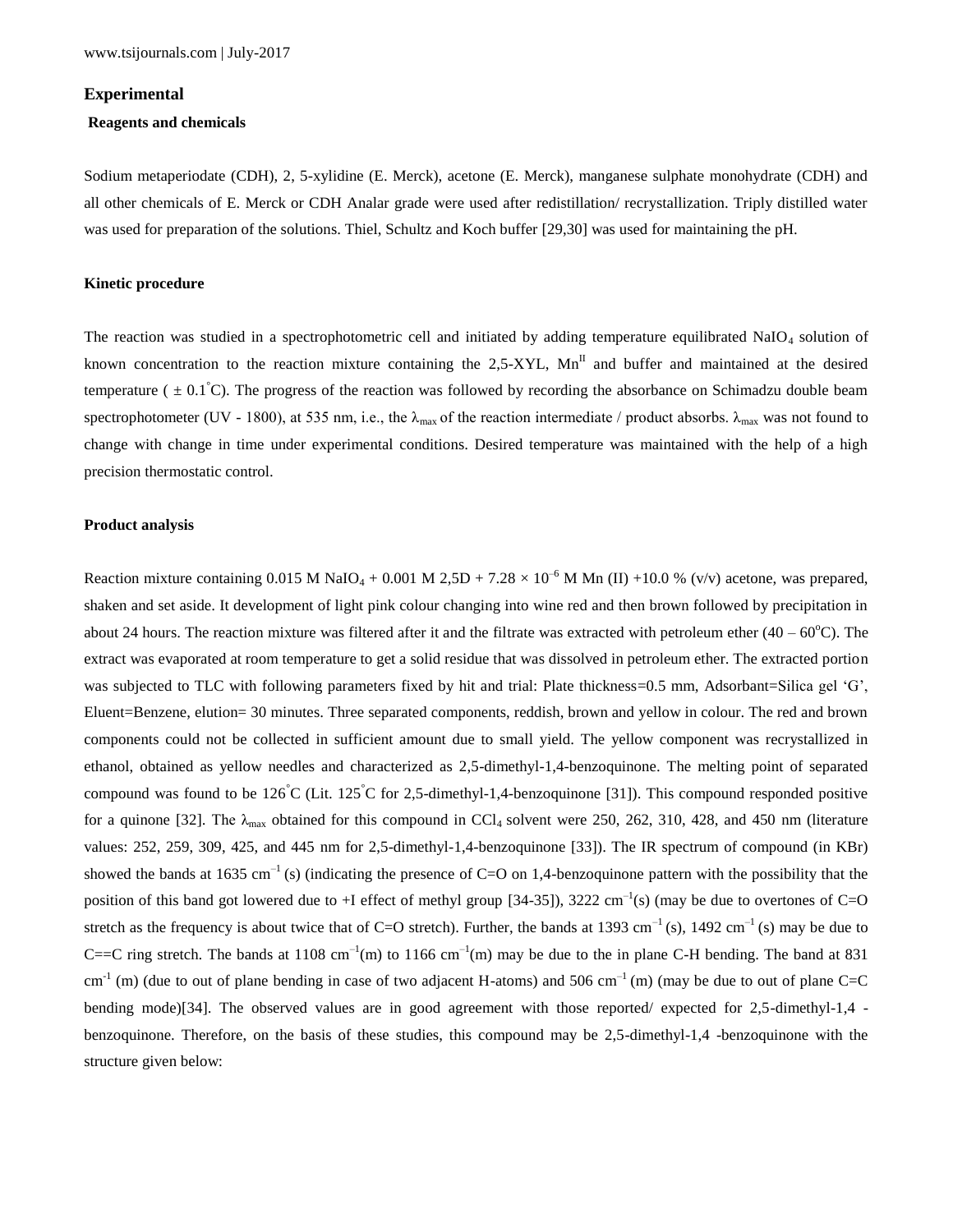

#### **Stoichiometry**

In order to determine the number of moles of periodate reacting with one mol of 2,5-XYL, graphical method was adopted. Oxidant was taken in excess. At suitable intervals of time, 5 ml of the reaction mixture was pipetted out and the product, either in turbid or in precipitated form, was extracted in chloroform. Now the reaction mixture was estimated for unreacted NaIO4 iodometrically. It was taken as the point corresponding to the completion of the *first stage of the reaction* for which the kinetic studies were made. At inflexion point on the curve, the volume of periodate consumed to oxidize 5 ml of 0.001M 2,5- $XYL$  was evaluated for two kinetic runs in which two different concentrations of NaIO<sub>4</sub> were used

Thus it can be concluded that 2 moles of periodate were consumed by each mol of 2,5-XYL for the first stage of the reaction Eq. (1).

 $Mn^II$ 

 $(CH_3)_2C_6H_3NH_2 + 2IO_4 + 2H^+$   $\longrightarrow$   $(CH_3)_2C_6H_2O_2 + 2HIO_3 + NH_3(1)$ 

# **Results**

# **Preliminary observations**

On mixing the reactants, the solution turned light pink colour changing into wine red and then brown followed by precipitation in about 24 hours. On keeping for long time, it finally gives the product. These observations indicate the formation of more than one intermediate prior to the formation of final reaction product. The rapid scan of the brown solution showed the  $\lambda_{\text{max}}$  of the intermediate, C<sub>4</sub>, to be 535 nm (FIG. 1). IO<sub>4</sub><sup>-</sup>, 2,5-XYL and Mn<sup>II</sup> show no absorption in visible region as indicated by their UV-VIS spectra. Hence, for following the kinetics the absorbance changes were recorded at 535 nm at which only the intermediate  $C_4$  absorbs.

FIG. 1. **Rapid UV-VIS scan of reaction solution at different time at pH=5.5, [NaIO4]=2.0 × 10–3 mol dm-3 ,[2,5-**  $\bf XYL$ ]=4.0  $\times$   $10^{-4}$  mol dm  $^3$ ,  $\bf [Mn^H]$ =3.28  $\times$   $10^{-6}$  mol dm  $^3$ , acetone=5.0 % (v/v), Temp=30.0  $\pm$  0.1  $\rm ^{\circ}$ C.

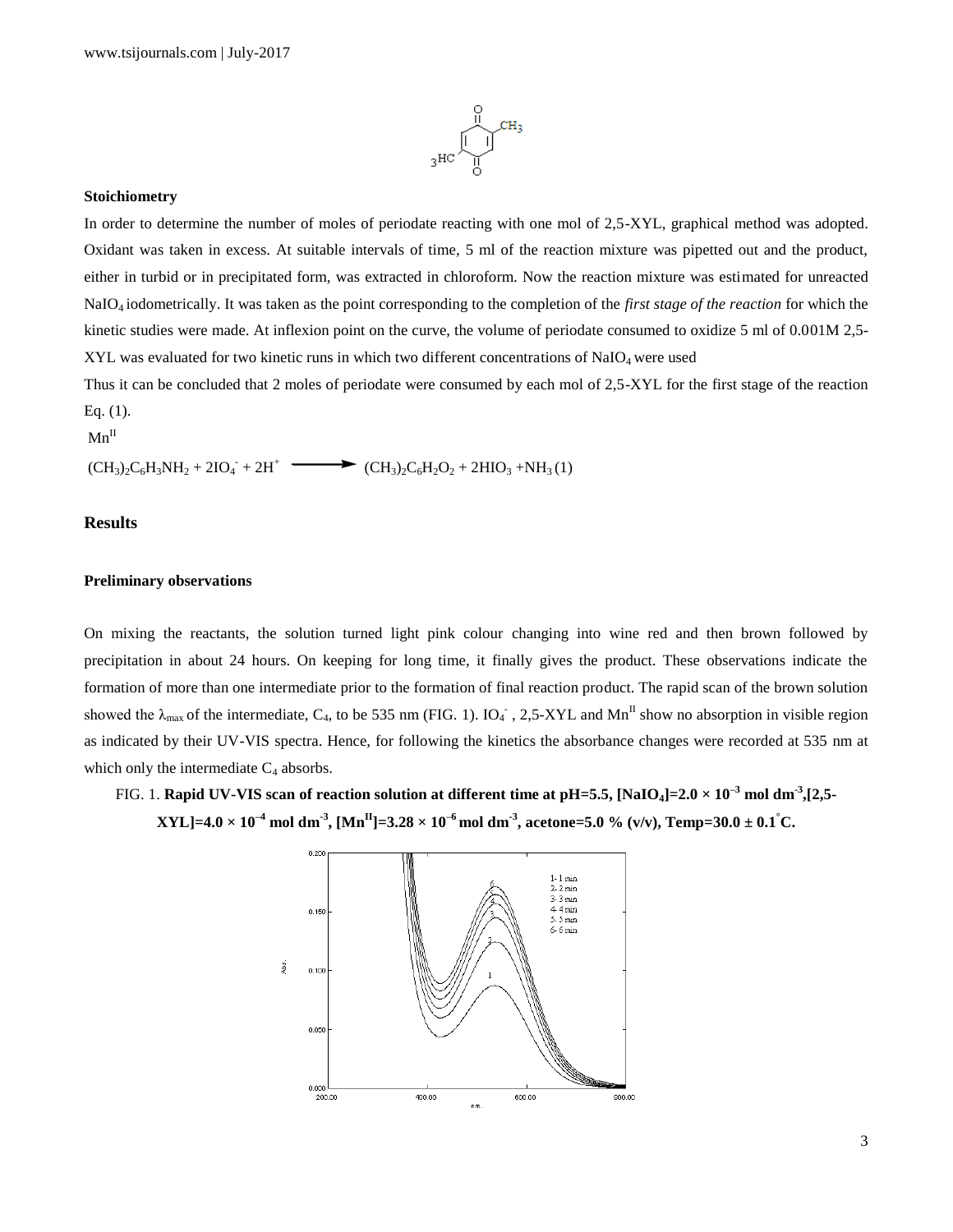# **Rate Law**

The kinetics was studied under pseudo order conditions by keeping 2,5-XYL concentration in excess. Guggenheim's method was used for evaluation of pseudo first order rate constants, *kobs*. Under these conditions, the kinetics was defined by the rate law (2).

d[C]/dt=*kcat* [2,5-XYL]<sup>0</sup> [IO<sup>4</sup> - ]<sup>0</sup> [MnII] …………………………………………………… (2)

Where  $k_{obs} = k_{cat}$  [IO<sub>4</sub><sup>-</sup>]<sub>0</sub> [Mn<sup>II</sup>] and  $k_{cat}$  is the rate constant for Mn<sup>II</sup> catalysed pathway. [IO<sub>4</sub><sup>-</sup>]<sub>0</sub> and [XYL]<sub>0</sub> represent respectively, the initial concentrations of periodate and 2,5-XYL out of which later one is taken in excess. In the absence of  $Mn<sup>H</sup>$ , no significant reaction occurred. The values of  $k_{cat}$  obtained for different  $[Mn<sup>H</sup>]$ ,  $[IO<sub>4</sub>]<sub>0</sub>$  and  $[2,5-XYL]$ <sub>0</sub> are seen to be in good agreement and consistent with the rate law (2) (TABLE 1).

TABLE 1. **Effect of various factors on the reaction rate Temp.=30.0**  $\pm$  **0.1<sup>°</sup>C** 

|        | [NaIO <sub>4</sub> ] $\times$ 10 <sup>5</sup> mol [2,5-XYL] $\times$ 10 <sup>5</sup> mol | $[Mn^II]$                                     | Acetone          | pH               | $k_{obs}\times10^2$ | $k_{cat} \times 10^{-6}$ |
|--------|------------------------------------------------------------------------------------------|-----------------------------------------------|------------------|------------------|---------------------|--------------------------|
| $dm-3$ | dm <sup>3</sup>                                                                          | $\times$ 10 <sup>6</sup> mol dm <sup>-3</sup> | $(\%V/V)$        |                  | $(s^{-1})$          | dm <sup>6</sup>          |
|        |                                                                                          |                                               |                  |                  |                     | $mol-2 s-1$              |
| 80.0   | 8.0                                                                                      | 7.28                                          | 5.0              | 5.5              | 3.69                | 6.34                     |
| 80.5   | 8.0                                                                                      | 7.28                                          | $\overline{5.0}$ | $\overline{5.5}$ | 3.78                | 6.11                     |
| 90.0   | 8.0                                                                                      | 7.28                                          | 5.0              | 5.5              | 3.83                | 5.84                     |
| 95.0   | $8.0\,$                                                                                  | 7.28                                          | $\overline{5.0}$ | 5.5              | 3.90                | 5.64                     |
| 100.0  | 8.0                                                                                      | 7.28                                          | 5.0              | $\overline{5.5}$ | 4.00                | 5.49                     |
| 80.0   | 5.0                                                                                      | 7.28                                          | 5.0              | 5.5              | 3.32                | 5.70                     |
| 80.0   | $6.0\,$                                                                                  | 7.28                                          | $\overline{5.0}$ | 5.5              | 3.44                | 5.96                     |
| 80.0   | 7.0                                                                                      | 7.28                                          | 5.0              | $\overline{5.5}$ | 3.56                | 6.11                     |
| 80.0   | 8.0                                                                                      | 7.28                                          | 5.0              | 5.5              | 3.69                | 6.34                     |
| 80.0   | 9.0                                                                                      | 7.28                                          | $\overline{5.0}$ | 5.5              | $\frac{1}{3.76}$    | 6.46                     |
| 80.0   | 8.0                                                                                      | 3.28                                          | 5.0              | $\overline{5.5}$ | 3.11                | 7.36                     |
| 80.0   | 8.0                                                                                      | 5.28                                          | 5.0              | 5.5              | 3.47                | 6.87                     |
| 80.0   | $8.0\,$                                                                                  | 7.28                                          | $\overline{5.0}$ | 5.5              | 3.69                | 6.34                     |
| 80.0   | 8.0                                                                                      | 9.28                                          | $\overline{5.0}$ | 5.5              | 4.06                | 6.12                     |
| 80.0   | 8.0                                                                                      | 7.28                                          | $\overline{5.0}$ | 5.0              | 2.95                | 5.06                     |
| 80.0   | $\ \, 8.0$                                                                               | 7.28                                          | $\overline{5.0}$ | 5.5              | 3.69                | 6.34                     |
| 80.0   | $\overline{8.0}$                                                                         | 7.28                                          | 5.0              | $6.0\,$          | 4.04                | 6.93                     |
| 80.0   | 8.0                                                                                      | 7.28                                          | 5.0              | 6.5              | 4.12                | 7.09                     |
| 80.0   | $\ \, 8.0$                                                                               | 7.28                                          | $\overline{5.0}$ | 7.0              | 3.95                | 6.79                     |
| 80.0   | $\overline{8.0}$                                                                         | 7.28                                          | 5.0              | 7.5              | 3.51                | 6.03                     |
| 80.0   | 8.0                                                                                      | 7.28                                          | 5.0              | 8.0              | 2.84                | 4.88                     |
| 80.0   | $\ \, 8.0$                                                                               | 7.28                                          | 2.5              | 5.5              | 4.36                | 7.48                     |
| 80.0   | 8.0                                                                                      | 7.28                                          | 5.0              | 5.5              | 3.69                | 6.34                     |
| 80.0   | $8.0\,$                                                                                  | 7.28                                          | 7.5              | $\overline{5.5}$ | 3.26                | 5.59                     |
| 80.0   | 8.0                                                                                      | 7.28                                          | 10.0             | 5.5              | 2.80                | 4.80                     |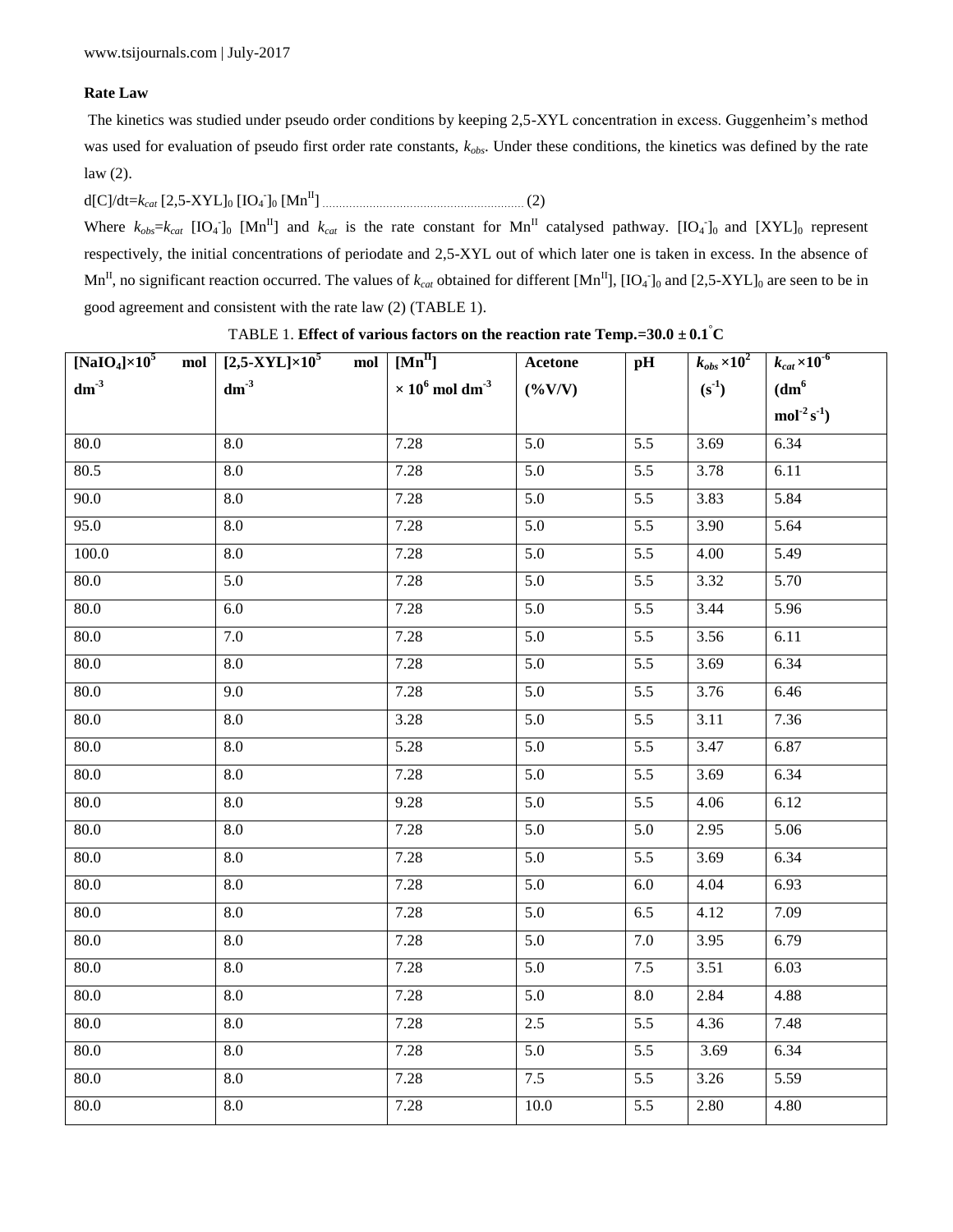#### **Effect of pH, ionic strength, acetone, free radical scavengers and temperature**

The effect of pH was examined in the range  $5.0 - 8.0$ . 1/ $k_{cat}$  versus pH plot indicates a maximum at pH=6.5 (TABLE 1, Fig. 2). The effect of variation of ionic strength on rate of reaction was found to be non-significant. An increase in the acetone led to a decrease in the rate. Free radical scavengers, viz., acrylamide and allyl alcohol had no effect on the reaction rate. By determining the rate constants at four different temperatures (25.0 to 40.0 $^{\circ}$ C), the values of different thermodynamic parameters were found and these are given in **TABLE 2**.

FIG. 2. Effect of pH on rate constatnt (1/*k*<sub>cat</sub>(observed) and1/*k*<sub>cat</sub>(calculated)) – pH plot) at [2,5-XYL]=8.0×10<sup>-5</sup> mol dm<sup>-</sup>  $^3$ , [NaIO<sub>4</sub>]=8.0  $\times10^{4}$  mol dm  $^3$ ,  $\lambda_{\rm max}$ =535 nm, [Mn  $^{\rm II}$ ] =7.28 $\times10^{6}$  mol dm  $^3$ , Acetone=5.0 % (V/V), Temp. =30.0 ± 0. 1 °C.



# **Discussion**

Some important features of this reaction are as follows. Firstly, faster colour changes in the reaction mixture relative to the separation of product on standing for long time indicates the formation of the colored intermediate on a time scale of minutes and that of the final product on a time scale of hours. The overall reaction appears to involve several steps and possibly several transient intermediates, in addition to comparatively stable one  $C_4$ , during the oxidation of 2,5-XYL into a 2,5dimethyl-1, 4-benzoquinone. Secondly, the kinetic order of one in periodate against the requirement of two periodate molecules for each 2,5-XYL molecule in the stoichiometry (Eq. 1) requires the involvement of only one periodate in the rate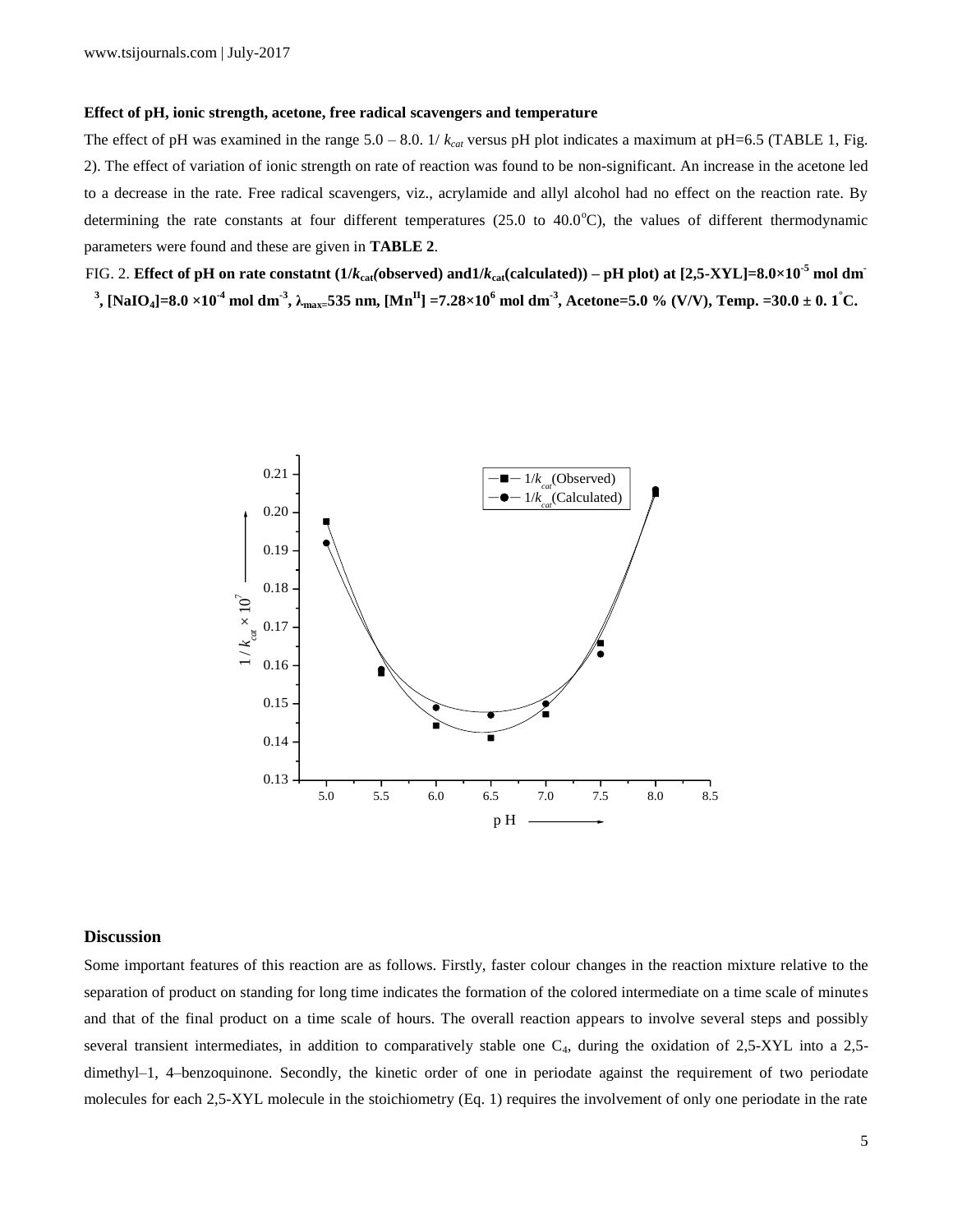determining step and second  $IO_4^-$  ion to be consumed in a fast step leading to the formation of the intermediate,  $C_4$ . Since the concentration of C<sup>4</sup> increases continuously with time and reaches a limiting value, its concentration cannot be in steady state. Thirdly,  $1/k_{cat}$  versus  $[H^+]$  plot indicates the presence of at least three differently reactive reactant species in the pH region chosen for study. Finally, the observation that free radical scavengers have no effect on reaction rate rules out the involvement of free radicals in the oxidation mechanism.

TABLE 2. **Activation Parameters for MnII catalyzed periodate oxidation of 2, 5 -xylidine in acetone-water medium** [2,5-XYL]=8.0 ×10<sup>-5</sup> mol dm<sup>-3</sup>, [NaIO<sub>4</sub>]=8.0 ×10<sup>-4</sup> mol dm<sup>-3</sup>, [Mn<sup>II</sup>]=7.28×10<sup>-6</sup> mol dm<sup>-3</sup>, Acetone=5.0% (V/V), pH=5.5, **λmax=535 nm.**

| Temp.                 | $k_{cat}$ $\times 10^{-6}$ | Temp.  | $\Delta E^*$ | $A \times 10^{-6}$ | $-\Delta S^{\#}$ | - $\Delta \mathbf{H}^{\text{\#}}$ | $-\Delta F$ <sup>#</sup> |
|-----------------------|----------------------------|--------|--------------|--------------------|------------------|-----------------------------------|--------------------------|
| $(\pm 0.1^{\circ} K)$ | dm <sup>6</sup>            | Coeff. | (kJ)         | $(dm3 mol-1 s-1)$  | $(J \mod 1)$     | $(kJ \mod 1)$                     | (kJ)                     |
|                       | $mol-2 s-1$                |        | $mol-1$      |                    | $K^{-1}$         |                                   | $mol-1$                  |
| 298                   | 6.11                       |        |              | 6.17               | 104.22           | 3.22                              | 34.29                    |
| 303                   | 6.34                       |        | 5.31         | 6.39               | 104.38           | 3.18                              | 34.80                    |
| 308                   | 6.56                       | 1.07   | 5.54         | 6.62               | 104.52           | 3.13                              | 35.32                    |
| 313                   | 6.82                       | 1.08   | 6.23         | 6.88               | 104.63           | 3.09                              | 35.84                    |
| Mean values           |                            | 1.08   | 5.69         | 6.52               | 104.44           | 3.16                              | 35.56                    |

In aqueous solutions, periodate exists in following equilibria (3-4).

$$
H_3IO_6 \xrightarrow{\bullet} H_4IO_6^- + H^+, K_I = 2.3 \times 10^{-2} \text{ (3)}
$$
  
\n
$$
H_4IO_6^- \xrightarrow{\bullet} H_3IO_6^{2-} + H^+, K_2 = 4.35 \times 10^{-9} \text{ (4)}
$$

The value of  $K_1$  indicates that in the pH range  $5 - 8$  species  $H_5IO_6$  shall be practically non-existent and hence only species  $H_4IO_6^-$  and  $H_3IO_6^{2-}$  need be considered for explaining observed pH - dependence. In aqueous solution, 2,5-XYL<sup>36</sup>, undergo the following acid–base equilibrium with  $K_b = 3.39 \times 10^{-10}$ .

 $(CH_3)_2C_6H_3NH_2 + H_2O \rightarrow CH_3)_2C_6H_3N^+H_3 + OH^-$ (5)

Since in the studied pH-range, both  $(CH_3)_2C_6H_3NH_2$  and  $(CH_3)_2C_6H_3N^+H_3$  exist, these species have been taken into account. The pH effect may be explained by assuming the  $(CH_3)_2C_6H_3NH_2$  and  $H_4IO_6^-$  to be reactive.

Based on the observed kinetics rate law (Eq. 2) and pH- dependence, the following mechanism is proposed.

$$
K_3
$$
\n
$$
(CH_3)_2C_6H_3NH_2 + Mn^{2+} \xrightarrow{\text{K}_3} [C_1]
$$
\n(6)

$$
K_4
$$
\n
$$
[C_1] + [IO_4^-]
$$
\n
$$
(7)
$$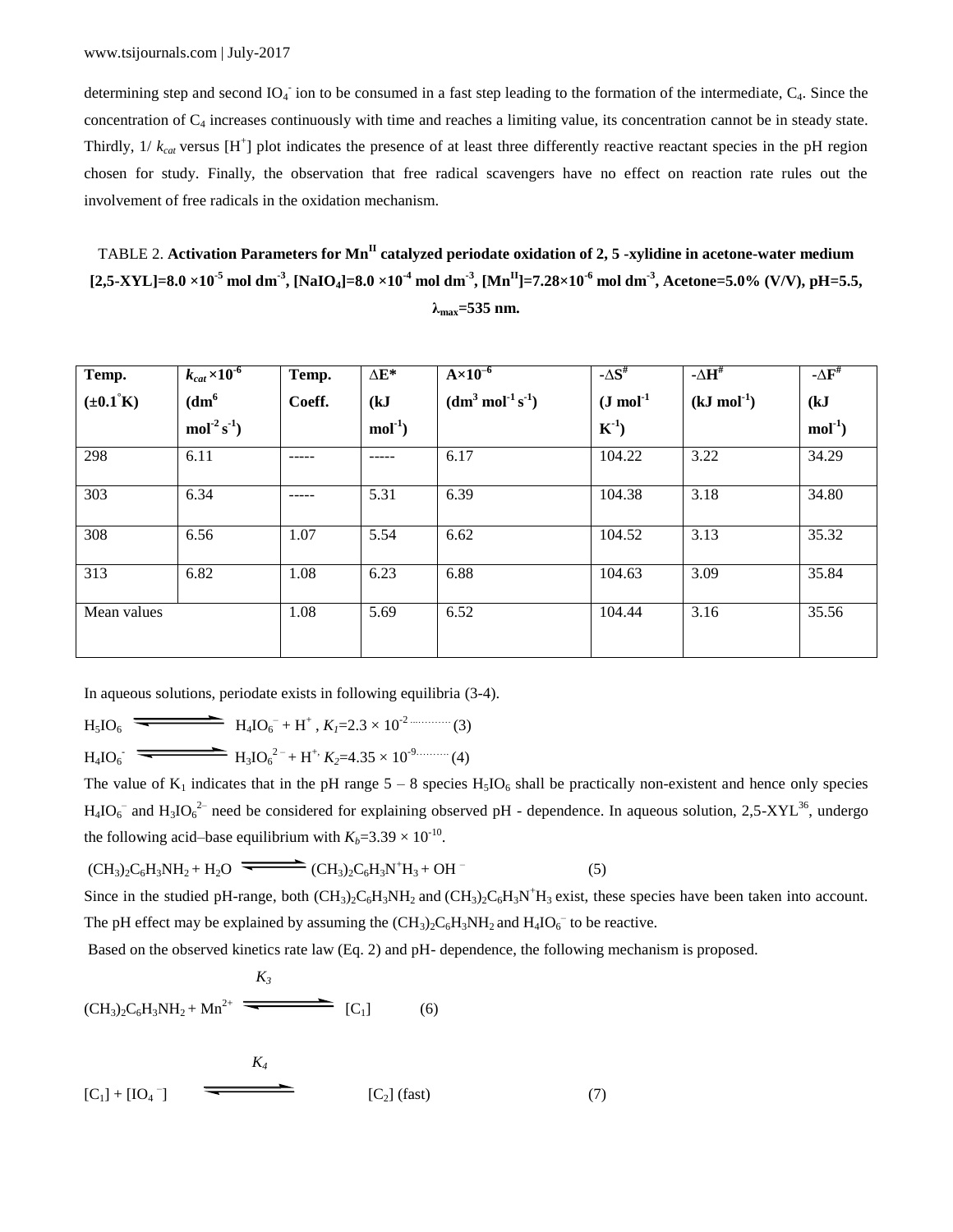$$
k
$$
  
\n[C<sub>2</sub>]  
\n $[\text{C}_3] + \text{H}_2\text{O} + \text{HIO}_3 + \text{Mn}^{2+} \text{(slow)}$  (8)

 $[C_3] + IO_4 + H^+$   $\longrightarrow$   $[C_4] + H_2O + HIO_3$  (fast) (9)

In steps  $(6 - 9)$ ,  $[C_1]$ ,  $[C_2]$ ,  $[C_3]$  and  $[C_4]$  are intermediates, out of which  $[C_4]$  appears to undergo very slow reorganization/ hydrolysis to yield the reaction product,  $C_5$ .

 $[C_4] \longrightarrow [C_5]$  (Product) (10)

In the mechanism for simplicity,  $H_4 IO_6^-$  has been written as  $IO_4^-$ . The formation of intermediates  $[C_1]$  and  $[C_2]$  in a rapid step having low values of equilibrium constants,  $K_3$  and  $K_4$ , is assumed in the proposed gross mechanism. In the detailed mechanism (**Scheme 1**), the catalytic role of  $Mn^{2+}$  appears to be due to the formation of a ternary complex,  $[(2,5 XYL$ ) $Mn(H_4IO_6)$ <sup>+</sup>, in which Mn acts as a conduit for electron transfer.

The proposed mechanism (6-9) leads to the rate law (11).

 $d[C_4]/dt = kK_3K_4[Mn^H][IO_4^-] [2,5-XYL]$  (11)



On substituting the values of concentrations of the reactive species  $[2,5-XYL]$  and  $[IO_4^-]$  in terms of equilibria (3-4) and (5), respectively, in eq.  $(2)$ , the complete rate law including  $[H^+]$  - dependence becomes:

d[C]/dt=kK<sub>3</sub>K<sub>4</sub>[Mn<sup>II</sup>]{( [2,5-XYL] [OH`]/( [OH`] + K<sub>b</sub>)}{([IO<sub>4</sub><sup>-</sup>]<sub>0</sub> [H<sup>+</sup>]/(K<sub>2</sub> + [H<sup>+</sup>])} (12)

On replacing the term,  $[OH][H^+]$ , by  $K_w$  in numerator, and  $[OH]$  by  $K_w/ [H^+]$  in denominator, and on rearranging, the equation(12) becomes equation(13).

 $d[C]/dt = kK_3K_4[{\rm Mn}^{\rm II}]K_{w}[2,5-X{\rm YL}]$   $[{\rm IO}_4^-]$   $[{\rm H}^+]$  /{ $K_2\,K_{w}$  +( $K_{w}+K_{b}K_{2})[{\rm H}^+] + K_{b}[{\rm H}^+]^2\}$ (13)

On comparing Eqs.(2) and (13), we get

 $k_{cat} = k K_3 K_4 K_w [H^+]/\{K_2 K_w + (K_w + K_b K_2) [H^+] + K_b [H^+]^2\}$  (14)

Equation (14) on rearranging becomes Eq. (15).

 $1/k_{car} = (K_2 / kK_3 K_4 [\text{H}^+]) + \{(K_w + K_b K_2) / kK_3 K_4 K_w\} + K_b [\text{H}^+] / kK_3 K_4 K_w (15)$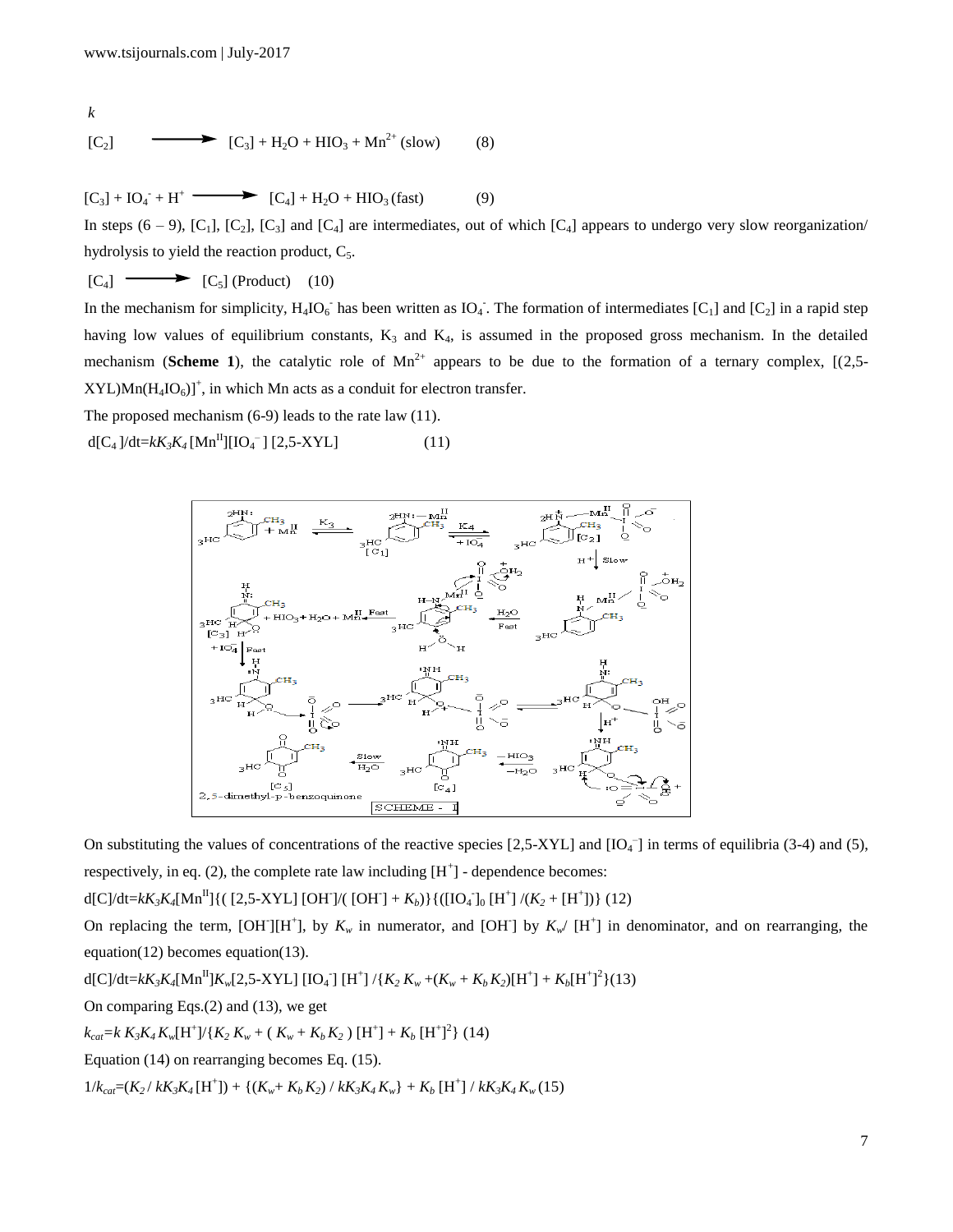The  $k_{cat}$  and pH data were fitted to Eq. 15 and the best fit Value of composite rate constant  $kK_3K_4$  was found to 6.98  $\times$  10<sup>6</sup> dm<sup>6</sup> mol<sup>-2</sup> s<sup>-1</sup>. The plot comprising of the experimental data and calculated data is shown in FIG. 2. In this case, all experimental values are in good agreement and fall on the calculated line which confirms the applicability of Eq. 15 in the studied pH range i.e. 5.0 - 8.0.

The nature of the rate law (15) shows that a plot of  $1/k_{cat}$  versus  $[H^+]$  shall pass through a minimum [37]. On differentiating  $1/k_{cat}$  with respect to [H<sup>+</sup>] in eq. (15), we get the values of  $d^2[1/k_{cat}] / d[H^+]^2$ . The value of second derivative is found to be positive showing the plot of  $1/k_{cat}$  versus [H<sup>+</sup>] to pass through a minimum. Thus, on setting  $d[1/k_{cat}]$  /  $d[H^+]$  equal to zero for obtaining hydrogen ion concentration at which the  $1/k_{cat}$  vs [H<sup>+</sup>] profile will pass through minimum (Fig. 3), we obtain,  $[H^+]_{min} = (K_2 K_w / K_b)$  $1/2$  (16)

On substituting the values of  $K_2$ ,  $K_w$  and  $K_b$ , we get

 $[H^+]_{min} = 3.58 \times 10^{-7}$  mol dm<sup>-3</sup>

FIG. 3. (1/k<sub>cats</sub> vs. [H <sup>+</sup>] plot at [2,5-XYL]=8.0×10<sup>-5</sup> mol dm<sup>-3</sup>, [NaIO<sub>4</sub>]=8.0×10<sup>-4</sup> mol dm<sup>-3</sup>,  $\lambda_{\rm max}$ =535 nm, [Mn<sup>II</sup>]=7.28×10<sup>6</sup> **mol dm-3 , Acetone=5.0 % (V/V),Temp. =30.0 ± 0. 1°C.**



# **REFERENCES**

- 1. Pavolva VK, Sevchenko Ya S, Yatsimiriskii KB. Zh Fiz Khim, 1970;44:658-663
- 2. Kaushik RD, Amrita, Dubey M, Singh RP, Asian J Chem, 2004;16: 831-836
- 3. Kaushik RD, Kumar V, Arya RK, Singh D, Asian J Chem, 2000;12:1123-1128
- 4. Kaushik RD, Singh RP, Shashi, Asian J Chem, 2003; 15:1485-1490
- 5. Kaushik RD, Malik R. Kumar A, J Indian Chem Soc, 2010a; 87:317-323
- 6. Kaushik RD, Manila, Kumar D, et al. Oxid Commun, 2010b;33:519-528
- 7. Kaushik RD, Kumari R. Kumar T, et al. Asian J Chem, 2010;22:7959-7968
- 8. Kaushik RD, A. K. Chauby, Garg PK, Asian J Chem, 2003;15:1655-1658
- 9. Kaushik RD, Arya RK, Kumar S. Asian J Chem, 2000;12:1229-1234
- 10. Kaushik RD, Oswal SD, Singh D. Asian J Chem, 2000;12:1129-1134
- 11. Kaushik RD, Kumar V, Kumar S. Asian J Chem, 1999;11, 633-638